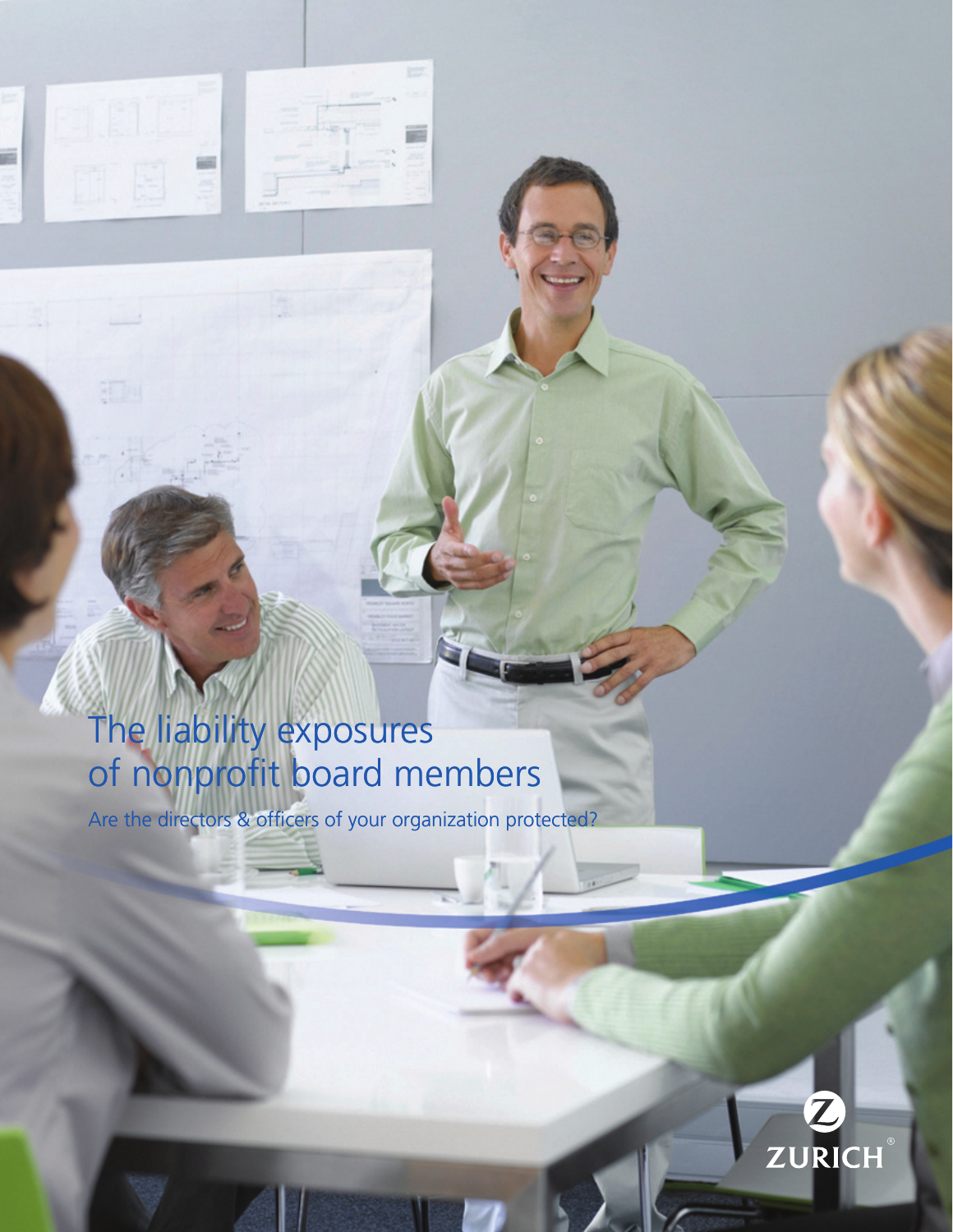## The liability exposures of nonprofit board members

### Are the directors & officers of your organization protected?

Volunteering to sit on a board of directors for a nonprofit organization is not as simple and straightforward as it used to be. Once thought of simply as an opportunity to make a difference, it has evolved into a position that potentially could threaten an individual's livelihood and personal fortune.

The board of directors of a nonprofit organization can be exposed to a variety of lawsuits, ranging from allegations of wrongful acts to financial mismanagement to errors in judgment and negligence. Claims against directors and officers tend to be costly and disruptive to an organization. Perhaps even worse, if found guilty of misconduct, board members could be personally liable, placing their individual assets at stake. For this reason, directors and officers liability insurance (D&O) is an essential part of any board risk management program, providing financial resources for defense costs and any possible settlement.

The primary objective of a nonprofit board of directors is to provide oversight and direction to the organization so that it can successfully fulfill its mission. Although nonprofit boards are typically not subject to the same level of scrutiny as those in the for-profit sector, they nonetheless owe fiduciary duties to the nonprofit organization and its grantees and donors. Any perceived breach of these fiduciary responsibilities can lead to legal action. A D&O claim can be brought against a nonprofit and its directors and officers for countless reasons; however, a few issues make up a majority of the claims. Some of the more common examples of nonprofit D&O lawsuits are related to grants, fundraising and employment practices.

#### Grants and fundraising

Nonprofits commonly rely on grants to account for at least part, if not all, of the funding for their annual budgets. Grants are provided by both the government as well as grant-making institutions (foundations). Competition to obtain grant money is always fierce. Questions and concerns about how the funding is being utilized are common and, in some instances, can result in legal action against the grant recipient. Foundations also owe a fiduciary duty to their donors and are subject to lawsuits as well.

When applying for a grant, an organization should proceed with caution and weigh the requirements associated with the funding. Unfortunately, adequate program funding is not always easy to come by, and the pursuit of money can lead an organization into making promises that are both unreasonable and unattainable. If an organization is found to have mismanaged the grant funding and is sued, the repercussions could significantly affect the organization in three ways: legally, through civil litigation or criminal prosecution; publicly, through adverse publicity; and financially, through the revocation of the grant and loss of future funding.

*Claims against directors and officers tend to be costly and disruptive to an organization. Perhaps even worse, if found guilty of misconduct, board members could be personally liable, placing their individual assets at stake.*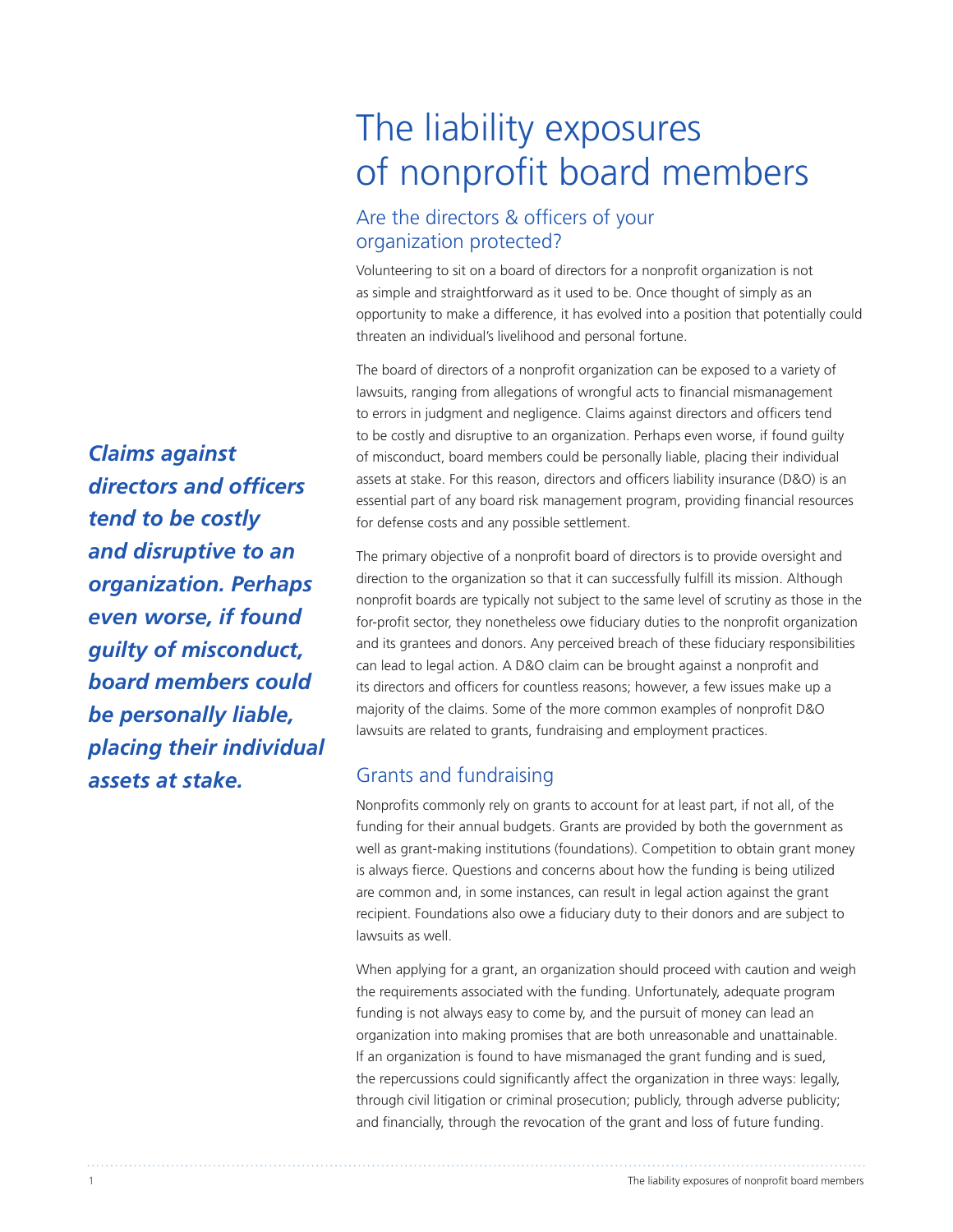An example of a lawsuit for misuse of grant funding is the case of the United States vs. Educational Broadcasting Corporation (EBC). EBC received multiple government grants through the National Science Foundation, the National Endowment for the Arts, and the National Endowment for the Humanities from 2001 through 2008. Grant specifications required the funds be used only for expenses that were considered allowable and allocable, and specific documentation of expenses was to be kept. The United States conducted audits and determined that EBC comingled the federal funds with other money and used it to pay for costs not specified by the grant requirements. The United States filed a civil grant fraud lawsuit alleging violations of the False Claims Act. EBC agreed to pay \$950,000 to the United States and to adopt a plan to assure future compliance.

#### Fraud and financial oversight

Nonprofits, like their for-profit counterparts, are not immune to incidents of fraud. In fact, in recent years it seems that both the government and the media are paying more attention to the administrative activities of nonprofits. A good example of a high-profile incident involves one of the nation's largest charitable organizations, "Feed the Children," and its founder Larry Jones. In January 2011, the Oklahoma Attorney General announced a criminal investigation into the charity during Mr. Jones' tenure. In this instance, nonprofit boards may be held liable for the misuse of grant money if they fail to implement proper controls or provide proper oversight to deter fraud.

An example of a case where board members were sued for failing to provide proper oversight is a suit filed by the California Attorney General against the Monterey County AIDS Project (MCAP). The complaint alleges "mismanagement and neglect of present and former members of its board of directors." It states that its directors, officers and key employees diverted and improperly distributed more than \$2.8 million of charitable assets. The complaint alleges there was a breach of fiduciary duty by the organization and its board for not properly managing and accounting for income received from the "Housing Endowment." According to the complaint, MCAP comingled assets, failed to keep proper expense records, failed to identify improper spending, failed to account for all assets and failed to inquire about the questionable conduct of a few directors and officers.

Not only are grant recipients subject to D&O suits, the foundations that make grants also may be targeted. Foundations are non-governmental organizations created as nonprofit corporations or charitable trusts. They have a primary purpose of providing grants for a variety of different causes. Two types of foundations exist: private foundations that receive money from an individual, a family or a corporation and public foundations that receive support from various sources including individuals, families and government agencies. These nonprofit organizations are also overseen by a board of directors that can be named in D&O lawsuits. Common accusations are by grant recipients for not following through with promised funding or by donors for perceived misappropriation of assets.

Fundraising is an essential source of revenue for many nonprofits. The various ways to raise funds include special events, using the Internet and social media, soliciting endowment gifts, etc. For some organizations, fundraising is its primary source of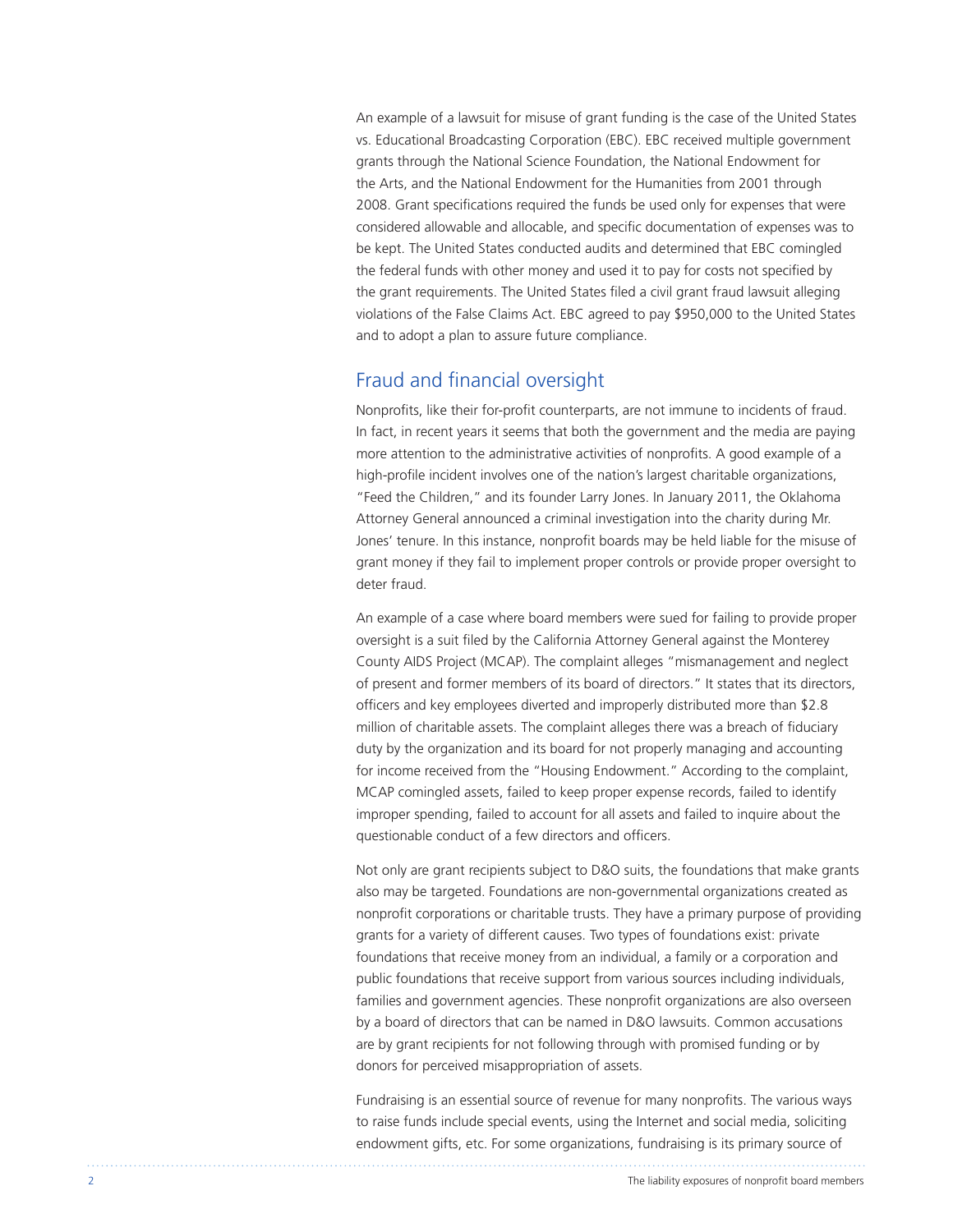revenue and for others it is a way to provide an additional financial boost so it can fulfill its mission and provide for its employees; however, similar to the accountability required as a grant recipient, an organization is also accountable to private donors who want to be sure their donations are being used responsibly.

Entrusted with charitable funds, the board of directors is responsible for developing a budget, establishing financial policies and diligently reviewing information as it pertains to the financial position of the organization. With the proper financial processes and procedures in place, the likelihood of an incident or allegation of fraud will be greatly diminished.

#### Employment practices

Nonprofit D&O insurance policies typically include insurance protection for employment-related claims. Employment practice liability (EPL) claims are the leading cause of D&O claims against nonprofits and account for a significant portion of the overall liability issues that they face. According to the U.S. Equal Employment Opportunities Commission (EEOC), there were 99,922 total charges of discrimination in the United States in 2010 against for-profit and nonprofit organizations. These are claims of actual and alleged acts of discrimination, harassment, retaliation and wrongful termination.

Since the 1991 amendments to the Civil Rights Act, which gave employees the ability to seek jury trials and punitive damages for mental anguish and emotional distress, employment-related lawsuits have become a serious concern for both forprofit and not-for-profit organizations. With increasingly high costs to defend, settle and pay compensatory awards, the need for EPL protection is especially imperative for cash-strapped organizations and their boards.

The potential high costs associated with employment practice lawsuits can be seen in an example of a nonprofit that terminated an executive for continuous complaints by employees of sexual misconduct and harassment. The executive responded by suing the nonprofit for wrongful termination and the board of directors for interference with contractual relations. After a drawn-out legal process that included multiple appeals, the nonprofit's defense was successful, but the total cost of defending the claim exceeded \$250,000.

Employment practice liability insurance provided by most non-profit D&O policies is a necessity, but it should not be the only defense against EPL suits. Organizational risk management strategies should be in place to help prevent claims from occurring. They should start with the board of directors, who should question the executive director and other managers about employment policies and whether they are being applied consistently and uniformly throughout the organization. The board should establish employment-related policies, develop a system for determining how well the policies are being followed, and identify what actions are being taken to prevent situations where the organization can be potentially liable.

*Employment practice liability (EPL) claims are the leading cause of D&O claims against nonprofits and account for a significant portion of the overall liability issues that they face.*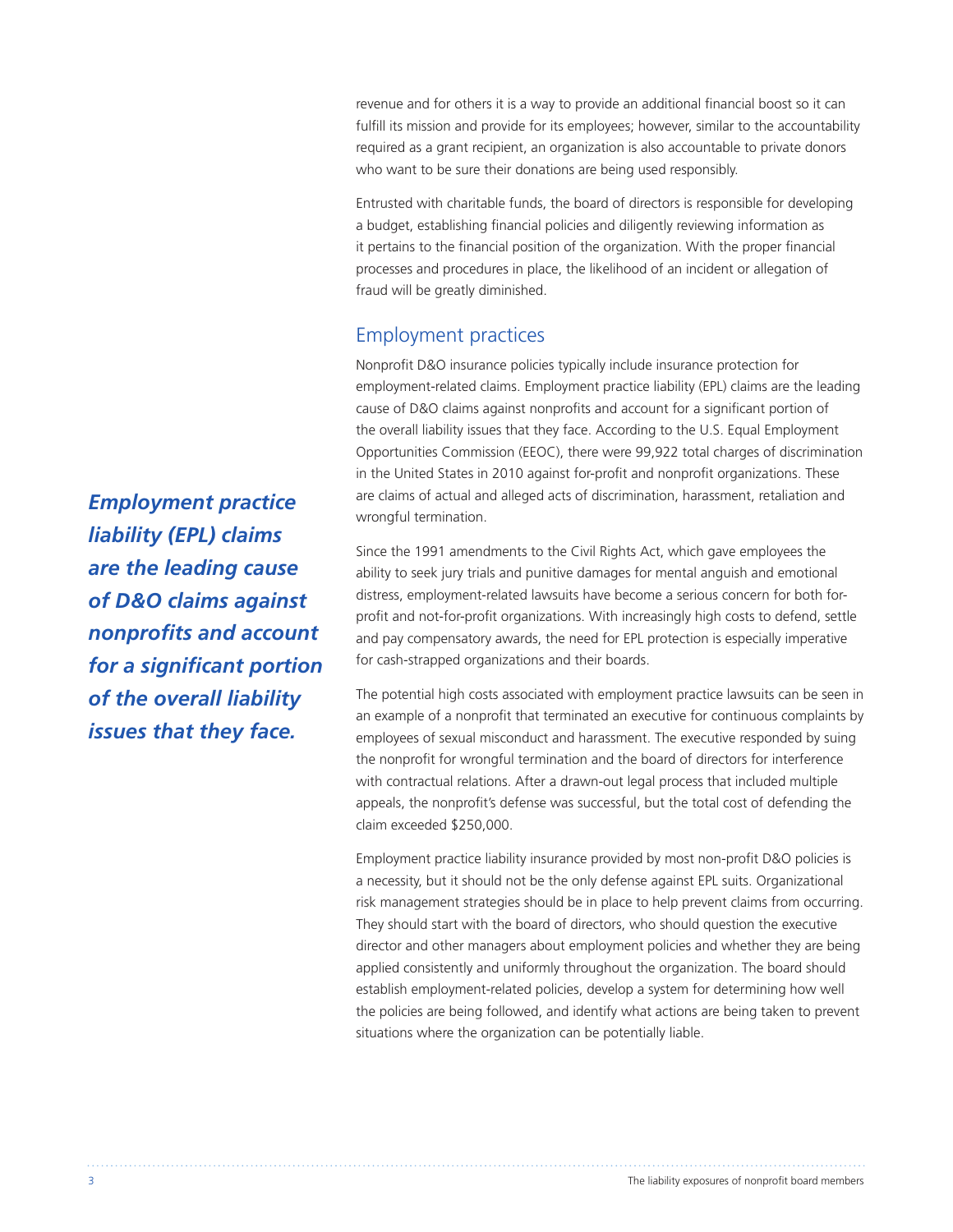#### In closing

The liability risks associated with nonprofit boards are real and ever-changing. At one time, charitable organizations were perceived as the "good guys," and lawsuits were comparatively uncommon. That situation has changed. Heightened transparency, accountability and a more litigious society mean that nonprofits and their board members are increasingly susceptible to lawsuits. To maintain the health of the organization and security of its board members, every nonprofit should consider a comprehensive D&O insurance policy as part of their overall insurance program.

In the not-so-distant past, it was difficult for many nonprofits to obtain affordable D&O insurance. Fortunately those days are history, and the protection is readily available and accessible. D&O insurance is not a one-size-fits-all product, and the extent of protection can vary based upon the limitations and exclusions listed in the policy. Because of this, the nonprofit and its board should work closely with an agent or broker to assure the proper coverage is provided at a reasonable price. In an industry where every penny can make a difference, the peace of mind that the organization is adequately protected is priceless.

#### Why Zurich?

Zurich has been providing management solutions for more than two decades – and our Zurich Not-for-Profit Select, built off our current corporate directors & officers (D&O) policy, offers a flexible suite of four coverages created to respond to today's challenging environment. Coverages include management and entity liability (traditional D&O coverage), employment practices and third party discrimination liability, fiduciary liability and crime. Our comprehensive offering has the flexibility to respond to stand-alone coverage needs or respond as one seamless suite of coverages depending on each organization's requirements.

Zurich's integrated claims model offers a dedicated and single point-of-contact for all our D&O customers during the claims process – helping to respond to their unique needs. Plus, our robust international platform enables us to address an insured's stateside exposure and international footprint in 180 countries and territories.

For more information on Zurich's Not-for-Profit Select insurance policy:

- visit us on the web at www.zurichna.com/middlemarketdando
- reach out to your regional Zurich representative.
- or call us at 866-860-7292